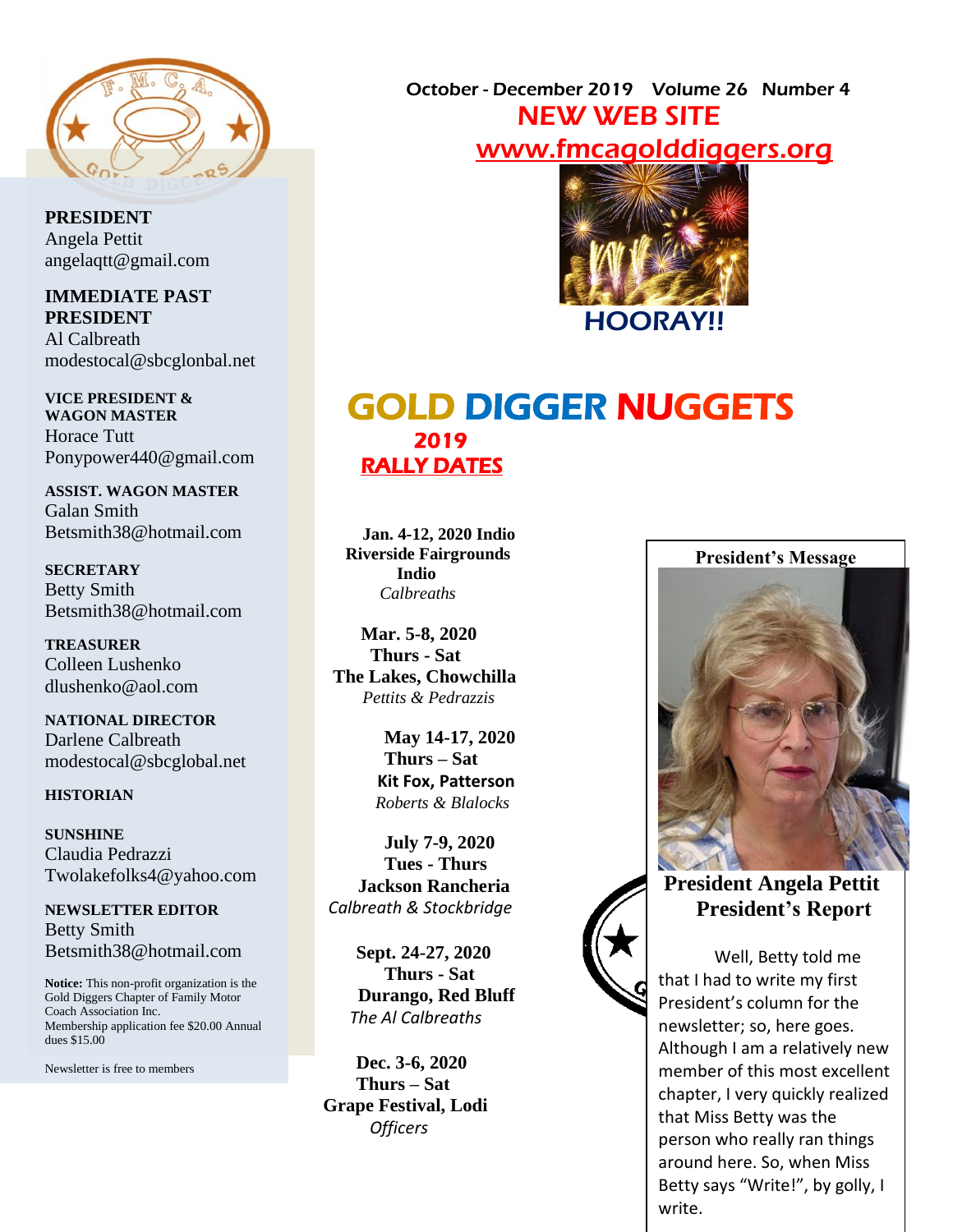Thank you all for electing me to this most prestigious office. I shall try to live up to the trust you have placed in me. At the very least I shall try very hard not to screw up the many good things that Al Whatshisname has implemented.

I am very sorry to have had to miss both Lodi and Indio. I took my rig in for what should have been a very minor repair, and we realized that the rubber roof was completely shot. Luckily, we discovered the problem before the rainy season started. In any case, all the STUFF (air conditioners, lights, awnings, vents, etc.) has to be removed before a new PVC roof can be put on. Then, of course, all that STUFF has to be re-installed. I figure that if we are very lucky, we will have the rig back in time for The Lakes. Seriously, I think we will have it back about the end of January – I hope.

Speaking of The Lakes in March, the entertainment will be a series of short touring (driving) adventures to some of the many attractions in the area. Examples include, but are not limited to, the Fresno Blossom Festival, Forestiere Underground Gardens, Castle Air Museum, the Fossil Discovery Center, and many others. So be sure to bring your towed vehicle.

Looking forward to seeing you all again.

Angela Pettit

### **Immediate Past President's Last Letter**

Ho! Ho! and all that stuff.

A good time was had by all who were able to attend our annual Lodi outing. The Gold Diggers turned out in force plus three first time visitors, two of which will be joining us in Indio. Also attending was Steve Shade & his wife Jeanette who is our FMCA Vice President and area representative. All of the Gold Diggers' officers stepped up and helped prepare and serve the meals for the weekend. Plus, we had one of our past officers. Raleigh Morrow and his wife Juli, fix and serve a great meal for Friday night.

I thought you all came to see me, but it might have been Galan & Betty's Prime Rib dinner and homemade Sangria. Robert & Penny Burns again did a great job decorating the tables, and Patty Stahl kept us all on our toes with her games and crafts plus our ugly sweater contest and the ornament exchange.

A great time was had by all, and Darlene & I look forward to participating rather than directing future outings and working with your 2020 officers.

Al & Darlene Calbreath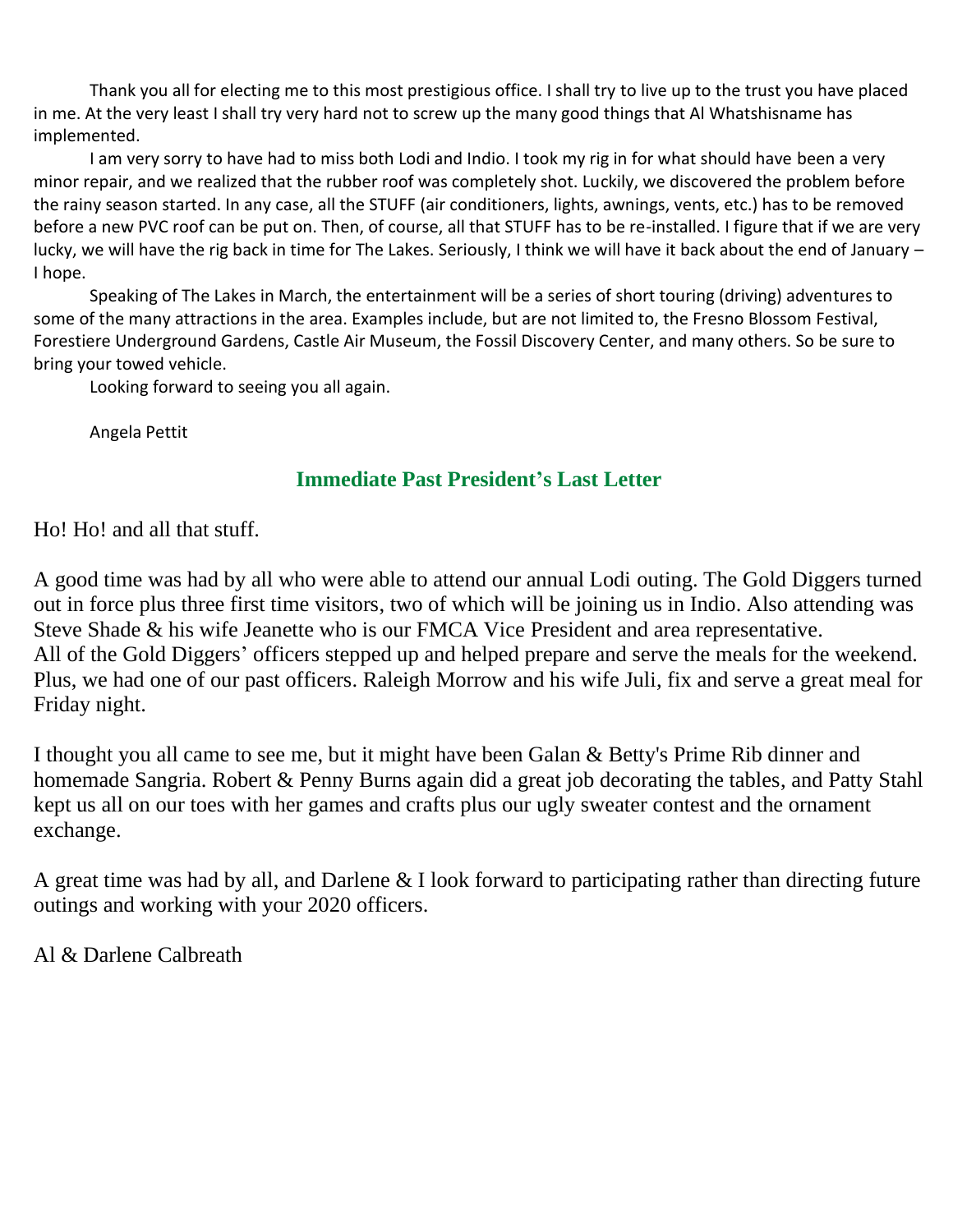**Secretary's Report By Betty Smith**



**FMCA GOLD DIGGERS** 

December 7, 2019 Lodi Grape Festival Grounds Lodi, California

The meeting was called to order at 9:35 a.m. by President Al Calbreath who led the Pledge of Allegiance. Officers present were Treasurer, Colleen Lushenko; Secretary, Betty Smith; Wagon Master, Horace Tutt; Assistant Wagon Master, Galan Smith; National Director, Darlene Calbreath, and Assistant National Director, Jack Pedrazzi.

President: Al thanked the Officers for their work on this rally. He also reported that Raleigh and Juli Morrow put on a fabulous lasagna dinner for us last night and did not charge for it. Al reported that we will not be having our Installation of Officers today because Angela Pettit wouldn't be able to be here to installed as our President. FMCA said that we can do our installation in March at Chowchilla. Al stressed how important it is to get Rally Registrations back in a timely manner as some parks, e.g. Jackson Rancheria and The Lakes, require a 30-day advance notice. If we commit to a certain amount of spaces and can't fulfill them, we are charged for them anyway.

Al explained our registration process and officers' duties.

FMCA is now requiring that anyone driving a golf cart must watch a safety video online and sign paperwork to that effect.

People signed up for Indio are the Calbreaths (Al and Darlene), Roberts, Smiths, Blalocks, Tutts and two Ambassadors. Al wants everyone to come in at Gate 4 by 10:30 a.m. Saturday so we can all get parked and begin filling the bags at 1:00 p.m. The rally will actually begin on Wednesday. Sunday, Monday and Tuesday we will be manning the "Welcome" booth and Tuesday night will be the Volunteer Dinner. Angela and Jonni won't be able to make the Indio rally as their rig will still be in the shop to fix their roof. We will be participating in the Parade "At the Hop". If anyone has any 50's clothes, they are encouraged to bring them. Western is asking for suggestions for a theme for the 2021 rally.

Secretary: Betty read the minutes of the September 14, 2019 meeting. Minutes were approved as read.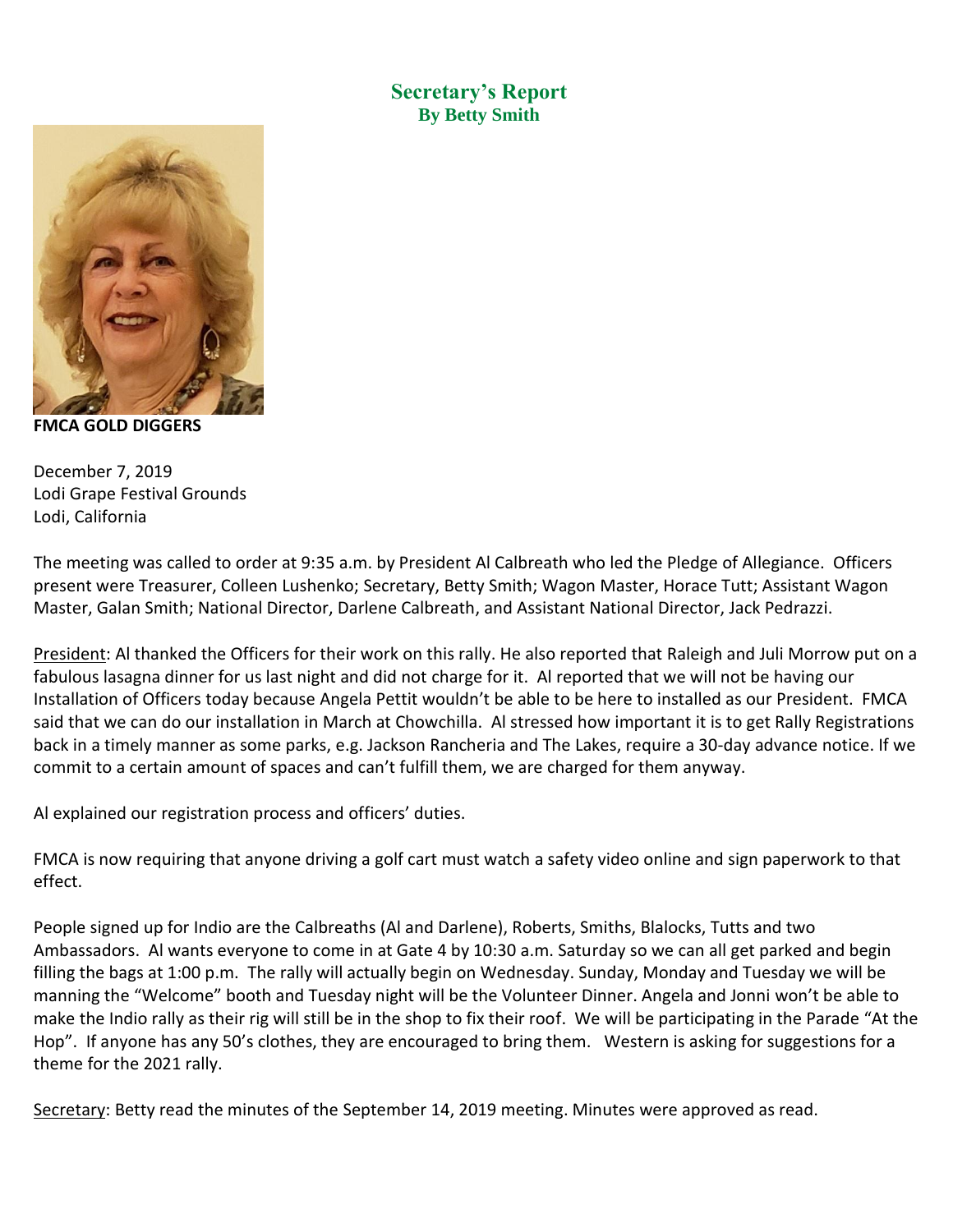Treasurer's Report: Colleen Lushenko reported that we have \$5,097.75 in the checking account and reported on the income and expenses on this rally. Colleen explained that our account is through Chase Bank, thanks to Marilyn Johnson, and if we keep a \$5,000.00 balance in the checking account, we have zero fees.

Wagon Master: Horace reported that he will be touching bases with Trail Bosses a month prior to rallies that they are planning. The 2020 schedule is all filled up and Horace is working on 2021 now. He has spoken to Bodega Bay about returning there.

Newsletter: Betty asked for a volunteer to take over Gold Digger Nuggets.

National Director: Darlene gave a brief report on some of the highlights of the Hanford meeting. She said that the FMCA Medical Assist program was increased 73% so membership dues were raised \$25.00 a year. She noted that the detailed information is in the FMCA magazine. If RV parks require proof of insurance, we can send the information to FMCA with a copy of the contract and FMCA will pay for it. First Timers meeting at Indio will be on Wednesday at 12:30 p.m. She also reported that the FMCA magazine has several articles about California beach RV parks.

Sunshine: Claudia Pedrazzi said she hadn't heard of anyone who is ill. Al reported that the Jennings still want to stay in the club and are healing after their hospitalization and rehab.

Al was, again, thanked and congratulated for the fabulous job he has done as President for the last two years.

It was moved, seconded and carried to adjourn the meeting at 10:39 a.m.

Respectfully Submitted, Betty Smith, Secretary

### **Membership By Betty Smith**

#### Membership Report for Newsletter – October to December 2019

As of December 20, 2019, we have 18 Active Members, 1 Applicant and 1 Life Member. Donald and Mary Nelson joined at our Lodi Christmas rally. They're from Stockton and their hobby is golf. Welcome Don and Mary!

I think I forgot to mention in the last issue that Terry and Mary Stockbridge and Jonni and Angela Pettit received their flags at Casa de Fruta! And Angela is our new President!!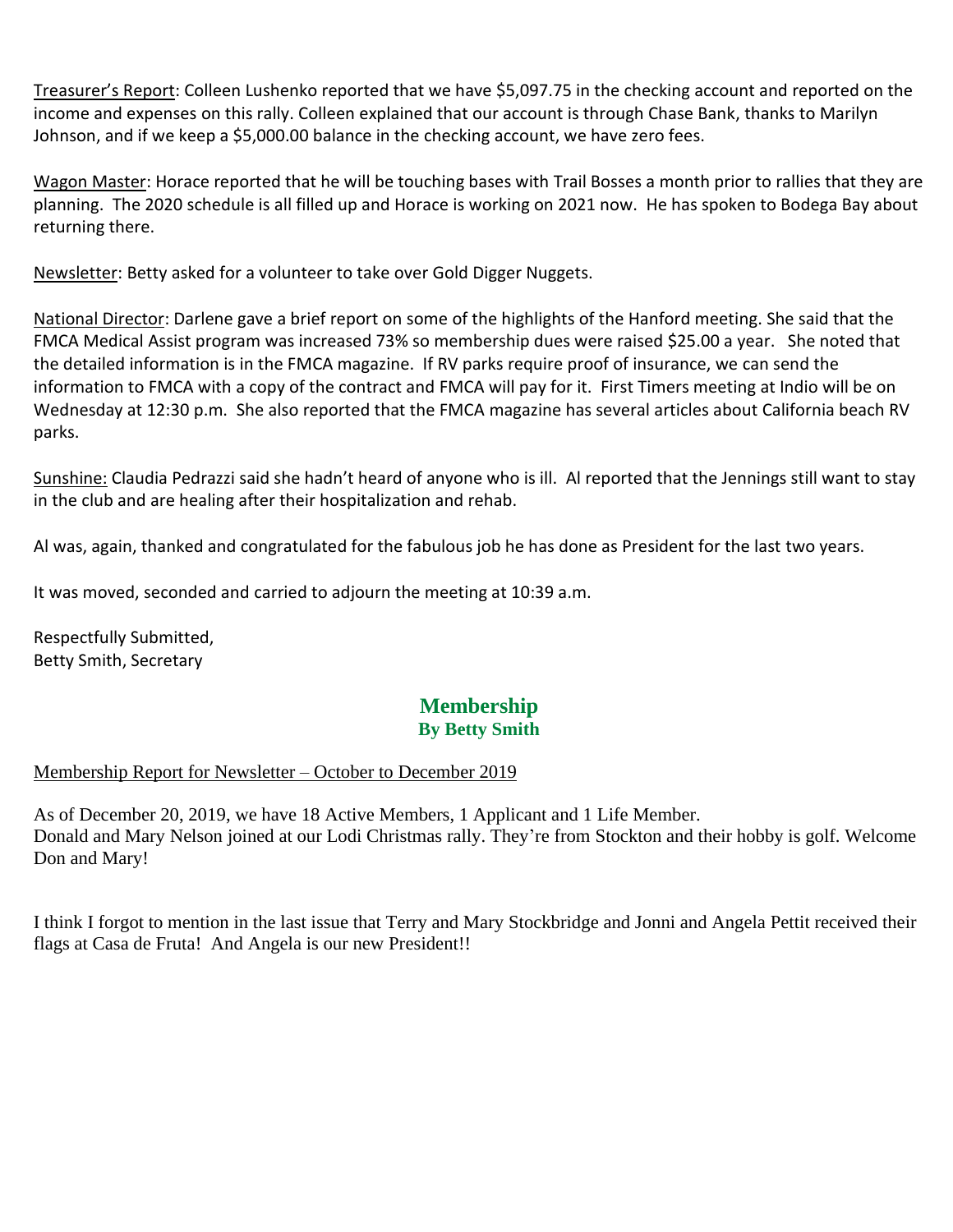

Our prime rib dinner on Saturday night. We weren't here Friday so couldn't take photos of Raleigh & Juli's lasagna.



Our Christmas tree. The beautiful centerpieces made by Penny Burns.



The Ugly Sweater Contest (and boy were some of them ugly LOL!). Mary (in the green) was the "winner"!!



Some of us went to the Lodi Christmas Light parade which was beautiful as usual!!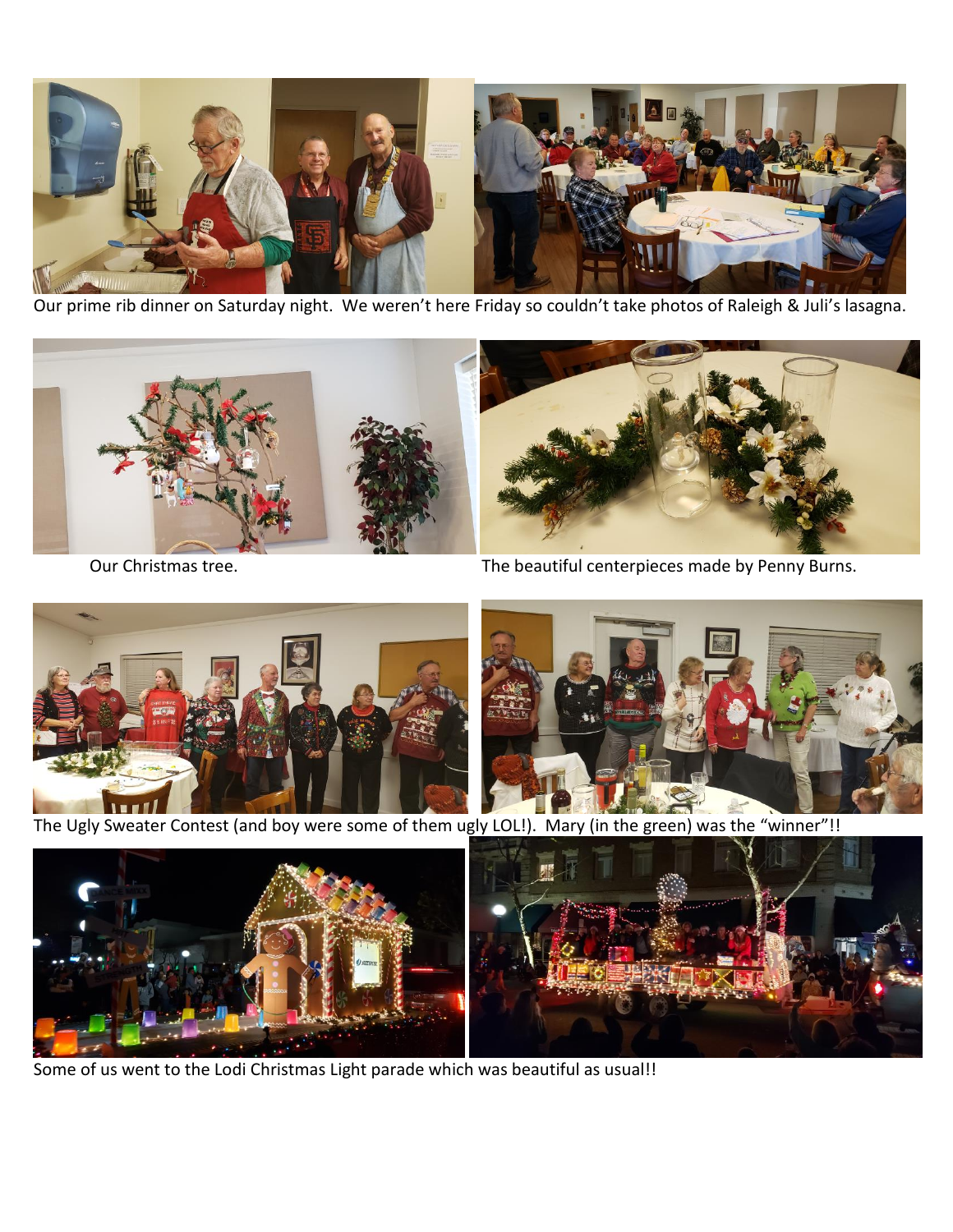

|                                                                              | <b>BIRTHDAYS</b>          | <b>ANNIVERSARIES</b>                           |
|------------------------------------------------------------------------------|---------------------------|------------------------------------------------|
| $*HAPP$ $*$<br><b>BIRTHDAY!</b><br>$\mathbf{a}$<br>48<br>$\frac{24}{3}$<br>4 |                           | Happy AnniversarY                              |
| <b>Oct</b><br>$\mathbf{3}$                                                   | <b>Davis, Leonard</b>     | <b>Oct 25</b><br><b>Calbreath, David &amp;</b> |
| <b>Oct</b><br>$\overline{\mathbf{4}}$                                        | <b>Roberts, Bonnie</b>    | <b>Marsha</b>                                  |
| <b>Oct</b><br>7                                                              | <b>Calbreath, David</b>   | Nov 3<br><b>Calbreath, AI and Darlene</b>      |
| 19<br><b>Oct</b>                                                             | <b>Salter, Dan</b>        | <b>Nov 11</b><br><b>Jennings, Rich and</b>     |
| <b>Oct</b><br>26                                                             | <b>Calbreath, Darlene</b> | <b>Barbara</b>                                 |
| 27<br><b>Oct</b>                                                             | <b>Pettit, Angela</b>     | <b>Nov 18</b><br><b>Pedrazzi, Jack and</b>     |
| <b>Oct</b><br>29                                                             | <b>Burns, Penny</b>       | <b>Claudia</b>                                 |
| <b>Nov</b><br>$\blacksquare$                                                 | <b>Atchinson, Hurley</b>  | <b>Salter, Dan and Suzanne</b><br>Dec 4        |
| <b>Nov</b><br>9                                                              | <b>Johnson, Marilyn</b>   |                                                |
| <b>Nov</b><br>22                                                             | <b>Lushenko, Colleen</b>  |                                                |
| <b>Nov</b><br>26                                                             | <b>Roberson, Mary</b>     |                                                |
| 6<br><b>Dec</b>                                                              | <b>Smith, Galan</b>       |                                                |
| 11<br><b>Dec</b>                                                             | <b>Smith, Betty</b>       |                                                |
| 11<br><b>Dec</b>                                                             | <b>Stockbridge, Mary</b>  |                                                |
| 20<br><b>Dec</b>                                                             | <b>Nelson, Donald</b>     |                                                |
| <b>Dec 30</b>                                                                | <b>Roberts, Jim</b>       |                                                |

**Order Tee Shirts** from-Betty Smith, [betsmith38@hotmail.com](mailto:betsmith38@hotmail.com)

Cost each is \$19.50. They only come in men sizes, Medium to XXX large. They are black with Gold Diggers Logo on the front in brilliant gold color.